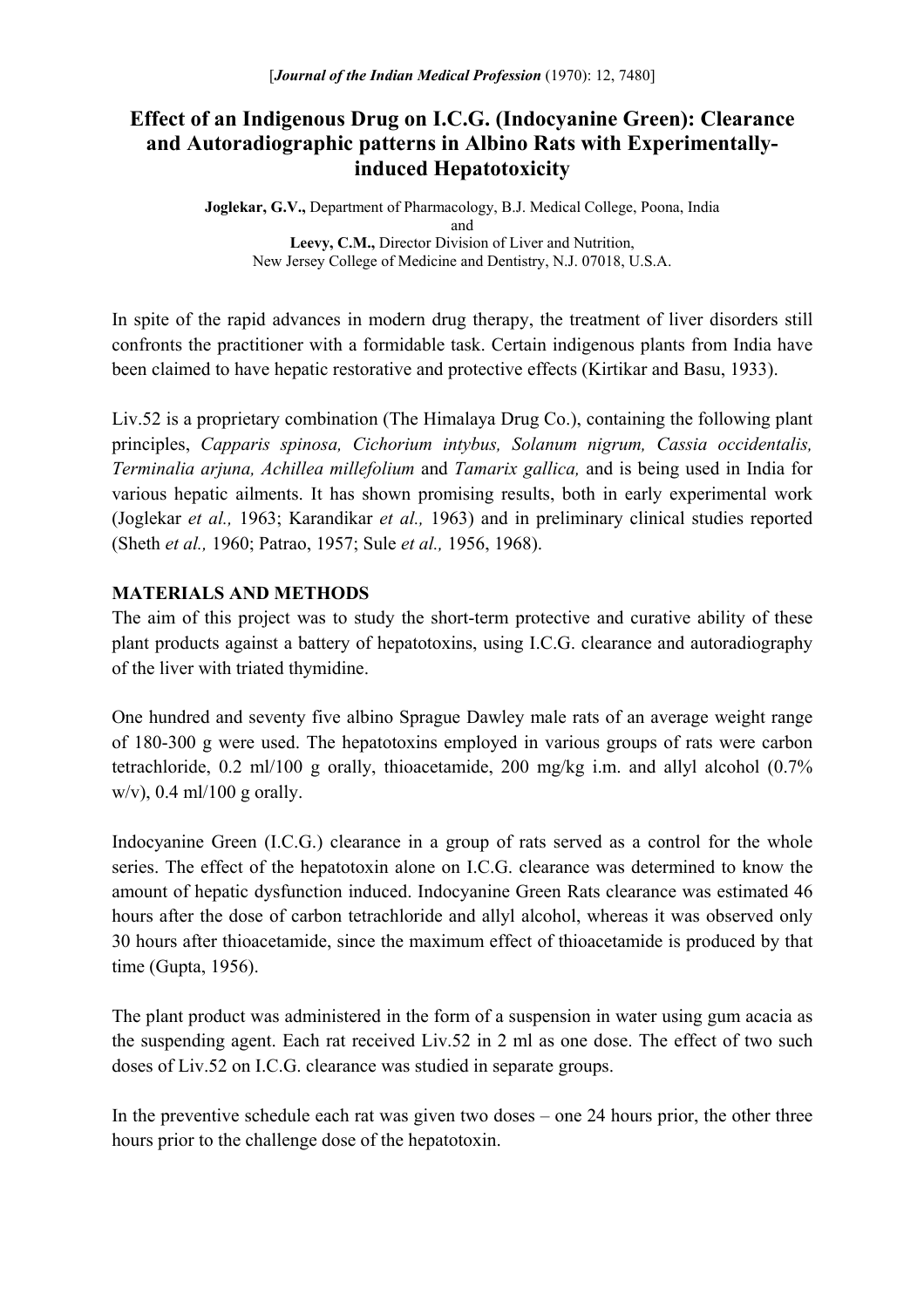In the curative schedule, one dose was given immediately after and the other, five hours after the hepatotoxin was administered. Indocyanine Green clearance was studied after 46 hours of carbon tetrachloride or allyl alcohol administration and after 30 hours in the thioacetamide groups.

All the rats received tritiated thymidine, 1 µg/g, i.p. 4 hours prior to I.C.G. studies. The clearance studies were done by the method described by *Baumgartner et al.* (1967), disappearance rates (P.D.R.) calculated.

Rats were anaesthetised with nembutal 50 mg/kg i.p. The jugular vein and the carotid artery were cannulated. Two units of heparin was injected intravenously. Arterial blood (0.5 ml) was collected to serve as the blank. A freshly diluted aqueous solution of I.C.G. (5 mg/ml) was given intravenously in the dose of 1 mg/100 g. Arterial blood samples were collected 2, 3, 4, 5, 9 and 13 minutes later. 0.05 ml of blood was suspended in 1.95 ml of normal saline (1:40 dilution). After centrifugation, the values of I.C.G. were read at 800 mµ on a Beckmann Du Spectrophotometer. Optical density was plotted against time in minute on a semilog paper (3 cycles) and the half time was derived by extrapolation. The disappearance constant (K) was calculated using the formula

 0.693  $K = \frac{1}{t/2}$ The P.D.R. values were derived by multiplying K by 100. Histology and autoradiography of the liver sections were studied to know the mitotic activity

and the number of labelled hepatocytes, as described by Leevy *et al.*, 1959.

| Table 1: Showing the effect of Liv.52 on carbon tetrachloride-induced liver damage. Prior Liv.52<br>administration reduced the damage caused by CCl <sub>4</sub> and subsequent administration caused the liver to |                                      |                   |                  |                             |                          |  |  |
|--------------------------------------------------------------------------------------------------------------------------------------------------------------------------------------------------------------------|--------------------------------------|-------------------|------------------|-----------------------------|--------------------------|--|--|
|                                                                                                                                                                                                                    | recover to control level             |                   |                  |                             |                          |  |  |
| Treatment                                                                                                                                                                                                          |                                      | No. of<br>animals | P.D.R.           | Compared with<br>CCl4 alone | Compared with<br>control |  |  |
| 1.                                                                                                                                                                                                                 | Control                              | 8                 | $18.48 \pm 0.87$ |                             |                          |  |  |
| 2.                                                                                                                                                                                                                 | $Liv.52$ only                        | 11                | $16.18 \pm 0.83$ |                             |                          |  |  |
| 3.                                                                                                                                                                                                                 | CCL                                  | 7                 | $9.30 \pm 0.48$  |                             | $t = 8.91$<br>p<0.001    |  |  |
| 4.                                                                                                                                                                                                                 | Liv.52 (Preventive) + $\text{CCl}_4$ | 9                 | $16.75 \pm 0.43$ | $t=7.46$<br>p<0.001         | $t=4.65$<br>p<0.001      |  |  |
| 5.                                                                                                                                                                                                                 | $CCl_4 + Liv.52$ (Curative)          | 12                | $16.28 \pm 0.82$ | $t=6.07$<br>p<0.001         | $t=1.78$<br>p<0.05       |  |  |

**RESULTS:** See Tables I to V.

| Table 2: Showing the effect of Liv.52 on thioacetamide-induced liver damage. Prior Liv.52 administration<br>reduced the extent of damage and subsequent administration caused significant recovery |                            |                   |                  |                              |                          |
|----------------------------------------------------------------------------------------------------------------------------------------------------------------------------------------------------|----------------------------|-------------------|------------------|------------------------------|--------------------------|
|                                                                                                                                                                                                    | Treatment                  | No. of<br>animals | P.D.R.           | Compared with<br>$TA^*$ only | Compared with<br>control |
|                                                                                                                                                                                                    | Control                    | 8                 | $18.48 \pm 0.87$ |                              |                          |
| 2.                                                                                                                                                                                                 | $Liv.52$ only              | 11                | $16.18 \pm 0.83$ |                              |                          |
| 3.                                                                                                                                                                                                 | TA                         | 10                | $6.61 \pm 1.01$  |                              | $t=12.83$<br>p<0.001     |
| 4.                                                                                                                                                                                                 | Liv.52 (Preventive) + $TA$ | 9                 | $12.35 \pm 0.65$ | $t=7.042$<br>p<0.001         | $t = 5.78$<br>p<0.001    |
| 5.                                                                                                                                                                                                 | $TA + Liv.52$ (Curative)   | 9                 | $13.31 \pm 0.91$ | $t=6.21$<br>p<0.001          | $t=3.91$<br>p<0.005      |
| *TA=Thioacetamide                                                                                                                                                                                  |                            |                   |                  |                              |                          |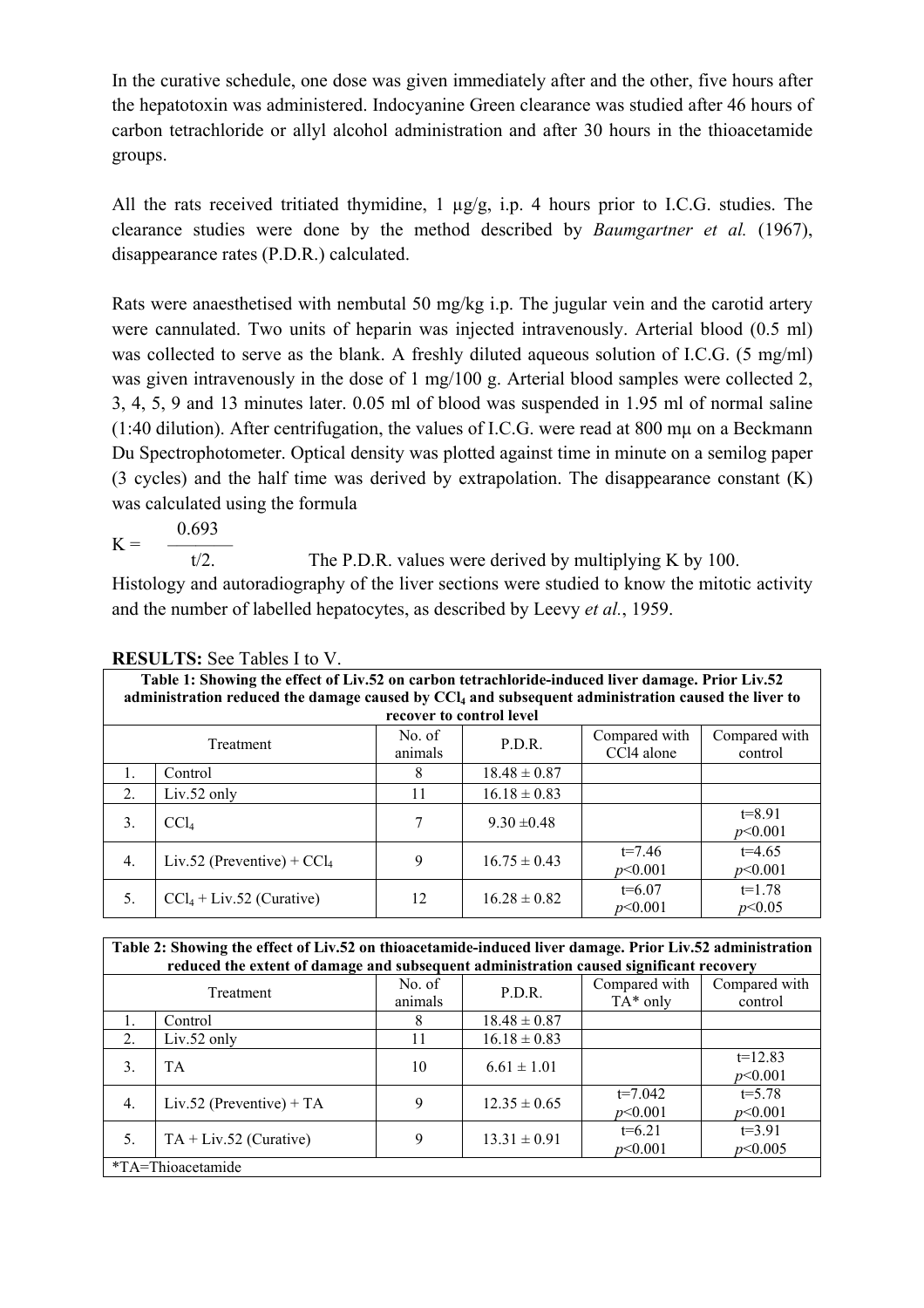| Table 3: Showing the effect of Liv.52 on allyl alcohol-induced liver damage. Prior administration of<br>Liv.52 completely prevented the damage caused by allyl alcohol and subsequent administration caused<br>complete recovery |                            |                   |                  |                              |                          |
|----------------------------------------------------------------------------------------------------------------------------------------------------------------------------------------------------------------------------------|----------------------------|-------------------|------------------|------------------------------|--------------------------|
| Treatment                                                                                                                                                                                                                        |                            | No. of<br>animals | P.D.R.           | Compared with<br>$AA^*$ only | Compared with<br>control |
| 1.                                                                                                                                                                                                                               | Control                    | 8                 | $18.48 \pm 0.87$ |                              |                          |
| 2.                                                                                                                                                                                                                               | $Liv.52$ only              | 11                | $16.18 \pm 0.83$ |                              |                          |
| 3.                                                                                                                                                                                                                               | AA                         | 10                | $7.57 \pm 1.01$  |                              | $t=12.62$<br>p<0.001     |
| $\overline{4}$ .                                                                                                                                                                                                                 | Liv.52 (Preventive) + $AA$ | 9                 | $16.03 \pm 1.1$  | $t = 5.67$<br>p<0.001        | $t=1.71$<br>p<0.10       |
| .5.                                                                                                                                                                                                                              | $AA + Liv.52$ (Curative)   | 9                 | $15.56 \pm 1.06$ | $t = 5.43$<br>p<0.001        | $t=2.10$<br>p<0.05       |
| *AA=Allyl alcohol                                                                                                                                                                                                                |                            |                   |                  |                              |                          |

**Table 4: Showing the effect of Liv.52 on injury produced by the three toxic agents as judged by mitotic activity and autoradiography of liver cells. Prior administration of Liv.52 did not alter the response of the liver to a considerable extent, but subsequent administration caused increased mitotic activity, and increased labelled hepatocytes after carbon tetrachloride and allyl alcohol indicating increased repair** 

| process          |                    |                       |                                       |  |  |
|------------------|--------------------|-----------------------|---------------------------------------|--|--|
| Treatment        |                    | Mitoses/ $10^5$ cells | Labelled hepatocytes/<br>$105$ nuclei |  |  |
| 1.               | Control            | 2.8                   | 30                                    |  |  |
| 2.               | Liv.52             | 3.2                   | 29                                    |  |  |
| 3.               | CCl <sub>4</sub>   | 210.0                 | 8,000                                 |  |  |
| $\overline{4}$ . | $Liv.52 + CCl4$    | 215.0                 | 8,500                                 |  |  |
| 5 <sub>1</sub>   | $CCI4 + Liv.52$    | 300.0                 | 10,000                                |  |  |
| 6.               | Thioacetamide (TA) | 185.0                 | 6,500                                 |  |  |
| 7.               | $Liv.52 + TA$      | 200.0                 | 6,800                                 |  |  |
| 8.               | $TA + Liv.52$      | 210.0                 | 7,200                                 |  |  |
| 9.               | Allyl alcohol (AA) | 240.0                 | 9,000                                 |  |  |
| 10.              | $Liv.52 + AA$      | 252.0                 | 10,200                                |  |  |
| 11.              | $AA + Liv.52$      | 230.0                 | 13,300                                |  |  |

| Table 5: Showing PDR (percentage disappearance Rates of Indocyanine Green) in control rats and effect<br>of Liv.52 on carbon tetrachloride, thioacetamide and allyl alcohol-induced impairment. Liv.52 reduced<br>the damage caused by all agents and caused complete recovery in case of carbon tetrachloride and allyl<br>alcohol-induced impairment |                  |                         |                                 |                             |  |
|--------------------------------------------------------------------------------------------------------------------------------------------------------------------------------------------------------------------------------------------------------------------------------------------------------------------------------------------------------|------------------|-------------------------|---------------------------------|-----------------------------|--|
|                                                                                                                                                                                                                                                                                                                                                        | Control          | Carbon<br>tetrachloride | Thioacetamide                   | Allyl alcohol               |  |
| Control                                                                                                                                                                                                                                                                                                                                                | $18.48 \pm 0.81$ | $9.30* \pm 0.48$        | $6.61* \pm 0.32$                | $7.57* \pm 1.01$            |  |
| Liv.52 (Preventive)                                                                                                                                                                                                                                                                                                                                    | $16.18 \pm 0.83$ | $14.15**^{\#} \pm 0.43$ | $12.32 \pm 0.65$ * <sup>#</sup> | $16.03^{\#} \pm 1.1$        |  |
| Liv.52 (Curative)                                                                                                                                                                                                                                                                                                                                      |                  | $16.28^{\#} \pm 0.82$   | $13.31**^{\#} \pm 0.97$         | $15.56^{\text{*}} \pm 1.06$ |  |
| * = Significantly different from Control control<br>$*$ = Significantly different from respective drug control.                                                                                                                                                                                                                                        |                  |                         |                                 |                             |  |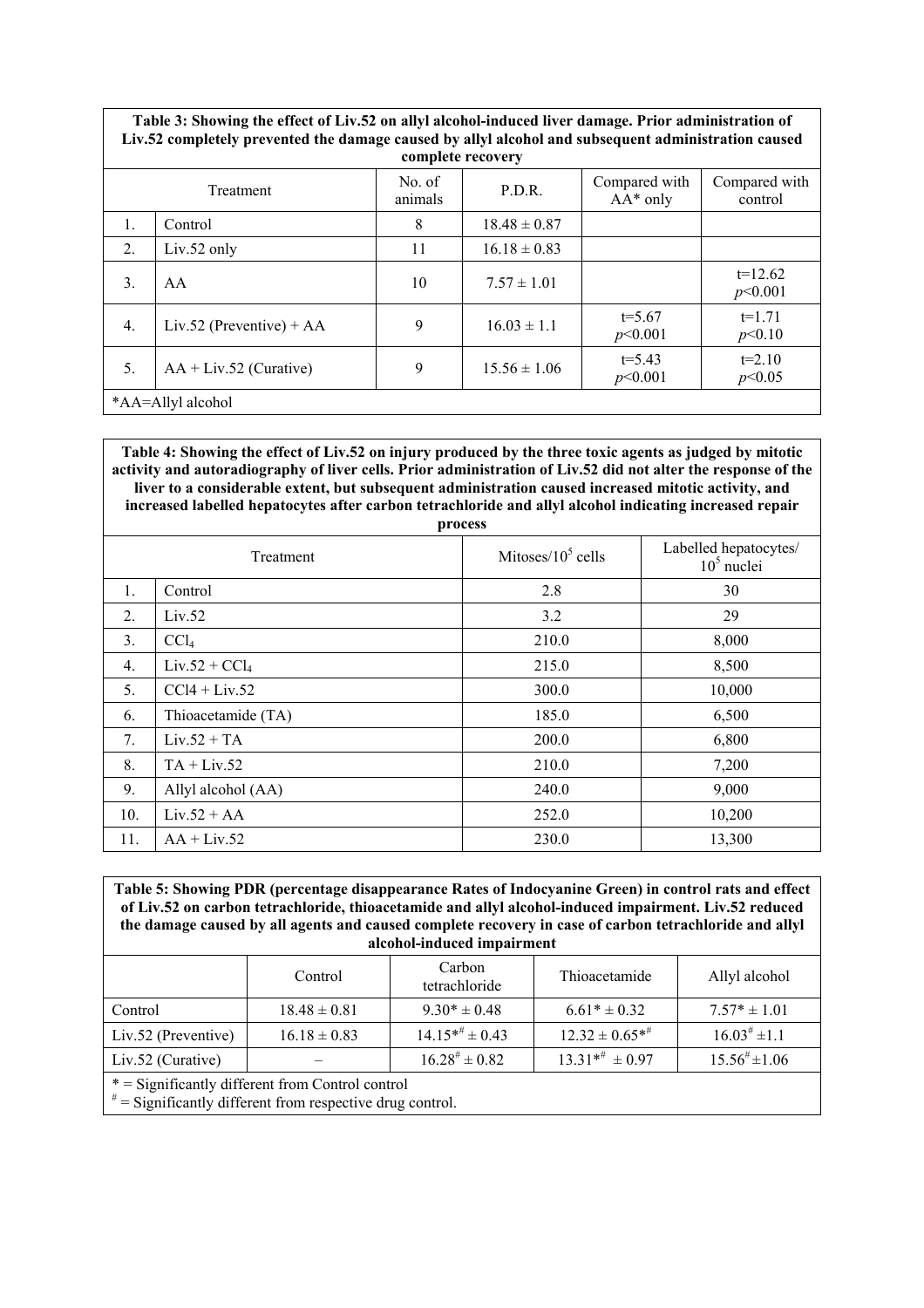### **COMMENTS**

A wide variety of agents such as antihistamines, phenothiazines, quinine, procaine and antioxidants (Rees *et al.,* 1962; Flume *et al.,* 1961) have been studied for their protective effects against experimentally-induced hepatotoxicity. Eger (1964) has used the allyl alcohol test for quantitative evaluation of the preventive and curative ability of various drugs. Drugs with curative effects will be decidedly better therapeutically.

Many indigenous plants of India have empirically been used in liver diseases and claimed to have beneficial results. Modern scientific appraisal of this claim must be done before discarding them, since powerful drugs like digitalis glycosides, Rauwolfia and Veratrum alkaloids have been derived from the plant kingdom. This work was undertaken as a possible preliminary screening procedure for determining the immediate effect of the plant products on disturbed hepatic function.

Indocyanine Green is a tricarbocyanine dye almost exclusively excreted by the liver. Plasma disappearance of this dye is used as a test of the excretory function of the liver. This test has been considered by many observers to be a simple and satisfactory measure of liver function (Fox *et al.,* 1957; Cooke *et al.* 1963; Hunton *et al.,* 1960; Bockus, 1965; Cherrick *et al.,* 1960; Reemstsma *et al.* 1960).

The administration of Liv.52 alone did not alter the P.D.R. values in comparison with the control.

Phagocyte disappearance rate (P.D.R.) of I.C.G. in rat treated with hepatotoxins are significantly depressed as compared with the control.

Rats pre-treated with Liv.52 and subsequently challenged with hepatotoxins show significantly higher P.D.R. values than those after receiving the hepatotoxin alone. Rats receiving Liv.52 after the hepatotoxins also show significantly better clearance rates. The effects are most marked against allyl alcohol and carbon tetrachloride (curative therapy), wherein the values approach those in the control group. This indicates preservation of hepatic excretory ability and some protective and restorative effect of Liv.52 on liver function.

An increased labelling of hepatocytes with  $H^3$ -thymidine is observed with Liv.52 when administered after the hepatotoxin. This reflects an increase in DNA synthesis prior to actual cell division Higher mitotic activity is also observed. It appears that this plant product further increases the normal regenerative processes of the liver in response to hepatotoxins.

## **SUMMARY**

Indocyanine Green clearance has been used as a parameter to study hepatic function. Hepatic damage was produced by Thioacetamide, carbon tetrachloride and allyl alcohol administration to rats. All these three agents produced significant decrease in excretion of the dye. Liv.52 given before or after the damaging agents caused increased dye excretion in all cases which came to the level of the undamaged state, except in the case of thioacetamide.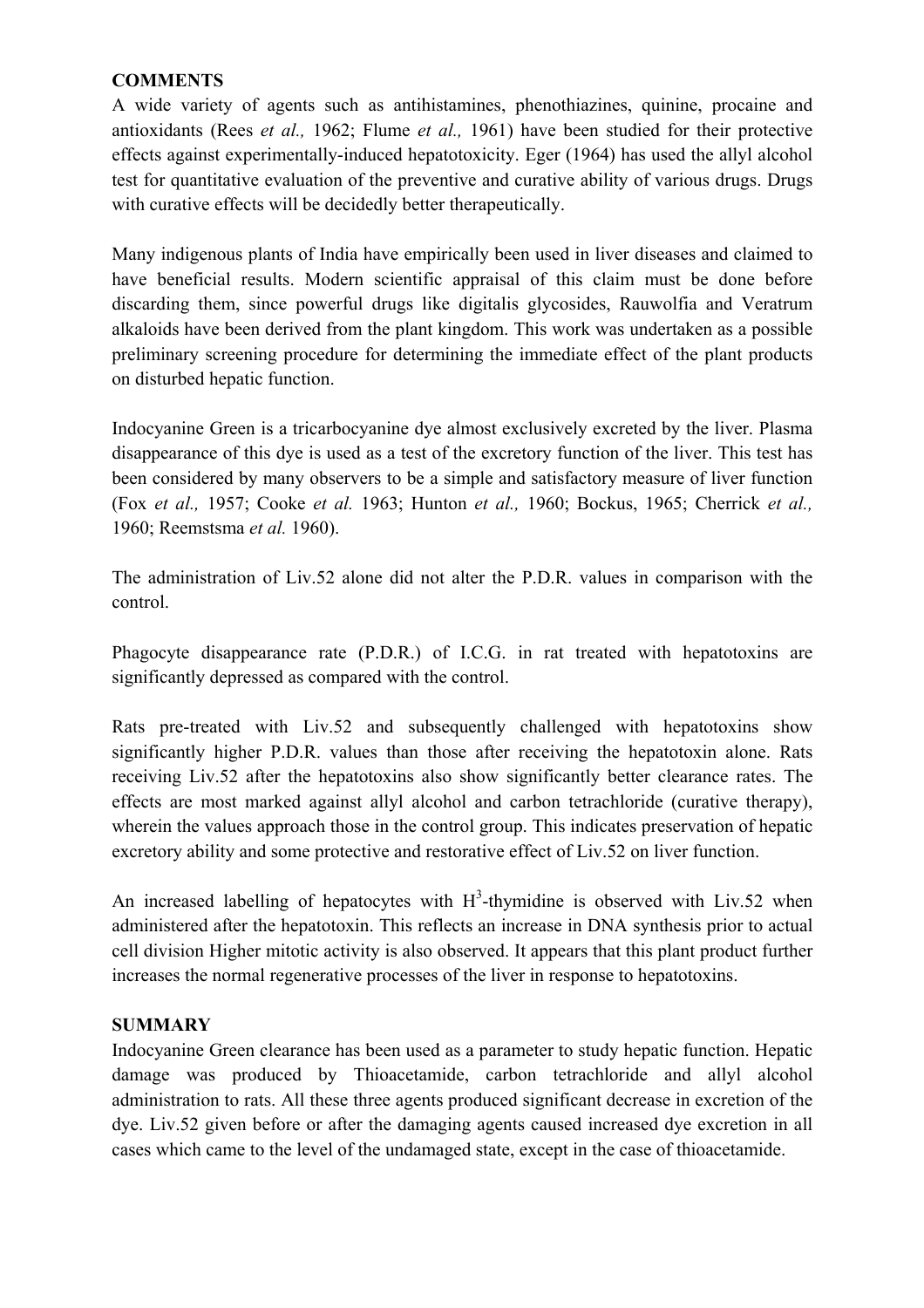Similarly, as judged by the increase in the number of cells in autoradiographis, Liv.52 stimulated regeneration in livers damaged by carbon tetrachloride and allyl alcohol.

### **ACKNOWLEDGEMENTS**

Thanks to Mr. Fred Buchel, Miss. Patricia Kelly and Miss. Doris Zglinskl, for technical assistance.

### **REFERENCES**

- 1. Bockus, H.L.: Diagnostic Procedure in the evaluation of hepatic disease *Gastroenterology* Vol. III, 2<sup>nd</sup> edition, 1965, W.B. Saunders Co., Philadelphia and London, p. 129-190.
- 2. Cherrick, G.R., Stein, S.W., Leevy, C.M. and Davidson, C.S.: Indocyanine Green Observations on its physical properties, plasma decay and hepatic extraction, *J. Clin. Invest.,* 1960: 39: 592.
- 3. Cooke, A.R., Harrison, D.D. and Skyring, A.P.: Use of indocyanine green as a test of liver function, *Am. J. Digest. Dis.,* 1963: 8: 244-49.
- 4. Eger, W.: The necrotropic liver. Protective substances: The liver, Vol. II (1964), edited by *Ch. Rouiller, Academic Press,* New York, London, pp. 553-624.
- 5. Fox, I.J., Brooker, L.G.S., Heseltine, D.W. and Essex, H.E.: A tricarbocyanine dye for continuous recording of dilution curves in whole blood independent of variations in blood oxygen saturation. *Fed. Proc.,* 1957: 16: 39.
- 6. Flume, L. and Favilli, G.: Inhibition of experimental cirrhosis by carbon tetrachloride following treatment with aminoacetonitrite. *Nature* (Lond.), 1961: 189: 71-72.
- 7. Gupta, D.N.: Acute changes in the liver after administration of thioacetamide. *J. Path. Bacteriol.* 1956: 72: 183-192.
- 8. Hunton, D.B., Bollman, J.L. and Hoffman, H.N.: Studies on hepatic function with indocyanine green. *Gastroenterology* 1960: 39: 713.
- 9. Joglekar, G.V., Chitale, G.K. and Balwani, J.H.: Protection by indigenous drugs against hepatotoxic effects of carbon tetrachloride in mice. *Acta Pharmacol et Toxicol.,* 1963: 20: 73-79.
- 10. Karandikar, S.M., Joglekar, G.V., Chitale, G.K. and Balwani, J.H.: Protection by indigenous drugs against hepatotoxic effects of carbon tetrachlordie – A long-term study. *Acta Pharmacol et Toxicol.,* 1963: 20: 274-280.
- 11. Kirtikar, K.R. and Basu, B.D.: *Indian Medicinal Plants,* 1933, Vols. 1 to 4, Allahabad, India.
- 12. Koman, M.C. (1933) Reports: The investigations into indigenous drugs as cited by (12) Vol. 1, p. xvii.